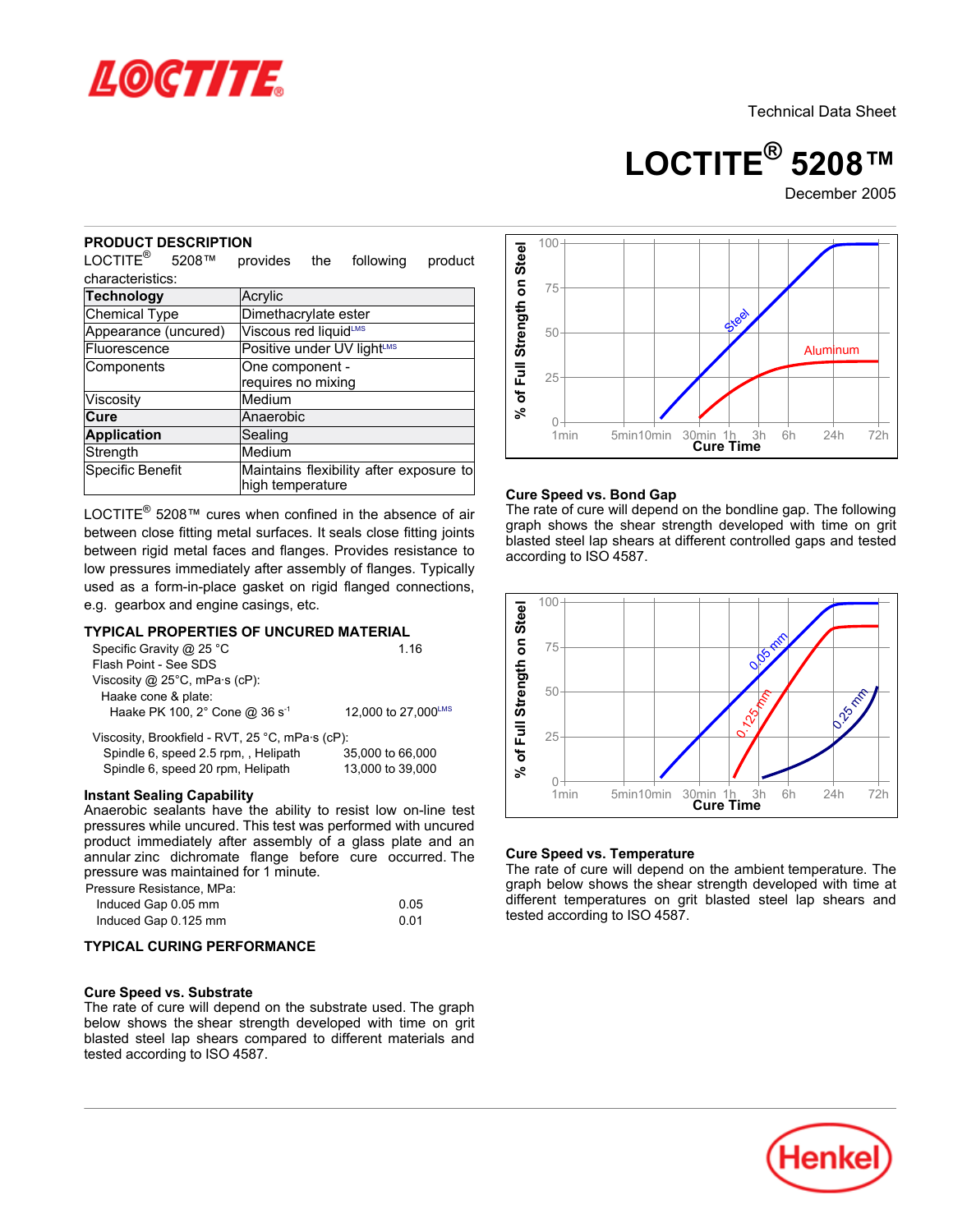

## **Cure Speed vs. Activator**

Where cure speed is unacceptably long, or large gaps are present, applying activator to the surface will improve cure speed. The graph below shows the shear strength developed with time on grit blasted steel lap shears using Activator 7471™ and 7649™ and tested according to ISO 4587.



## **TYPICAL PROPERTIES OF CURED MATERIAL**

| <b>Physical Properties:</b>                    |                     |
|------------------------------------------------|---------------------|
| Coefficient of Thermal Expansion,              | $80 \times 10^{-6}$ |
| ISO 11359-2. K <sup>-1</sup>                   |                     |
| Coefficient of Thermal Conductivity, ISO 8302, | 0.3                 |
| W/(m·K)                                        |                     |
| Specific Heat, kJ/(kg·K)                       | 0.3                 |
|                                                |                     |

## **TYPICAL PERFORMANCE OF CURED MATERIAL Adhesive Properties**

| Cured for 24 hours $@$ 22 °C<br>Lap Shear Strength, ISO 4587: |       |                                                                |
|---------------------------------------------------------------|-------|----------------------------------------------------------------|
| Steel (grit blasted)                                          | (psi) | N/mm <sup>2</sup> 3.0 to 10.0 <sup>LMS</sup><br>(435 to 1,450) |
| Tensile Strength, ISO 6922:                                   |       |                                                                |
| Steel (grit blasted)                                          | (psi) | $N/mm^2$ 4.0 to 9.0<br>$(580 \text{ to } 1,305)$               |

### **Sealing Capability**

An annular shaped gasket with an inner diameter of 50 mm and an external diameter of 70 mm was tested up to 1.3 MPa for leakage. Hydraulic fluid pressure is applied to determine the burst pressure.

Burst pressure:  $C$ teel:

| Sieel.        |                            |                   |
|---------------|----------------------------|-------------------|
| $0.05$ mm gap | N/mm <sup>2</sup><br>(psi) | - 34.8<br>(5,050) |
| $0.1$ mm gap  | $N/mm^2$ 134<br>(psi)      | (1,950)           |
| Aluminum:     |                            |                   |
| $0.05$ mm gap | N/mm <sup>2</sup><br>(psi) | - 29.5<br>(4,275) |
| $0.1$ mm gap  | N/mm <sup>2</sup><br>(psi) | 10.2<br>(1,480)   |
|               |                            |                   |

## **TYPICAL ENVIRONMENTAL RESISTANCE**

The following tests refer to the effect of environment on strength. This is not a measure of sealing performance.

Cured for 1 week @ 22 °C Lap Shear Strength, ISO 4587: Steel (grit blasted)

# **Hot Strength**

Tested at temperature



## **Heat Aging**

Aged at temperature indicated and tested @ 22 °C

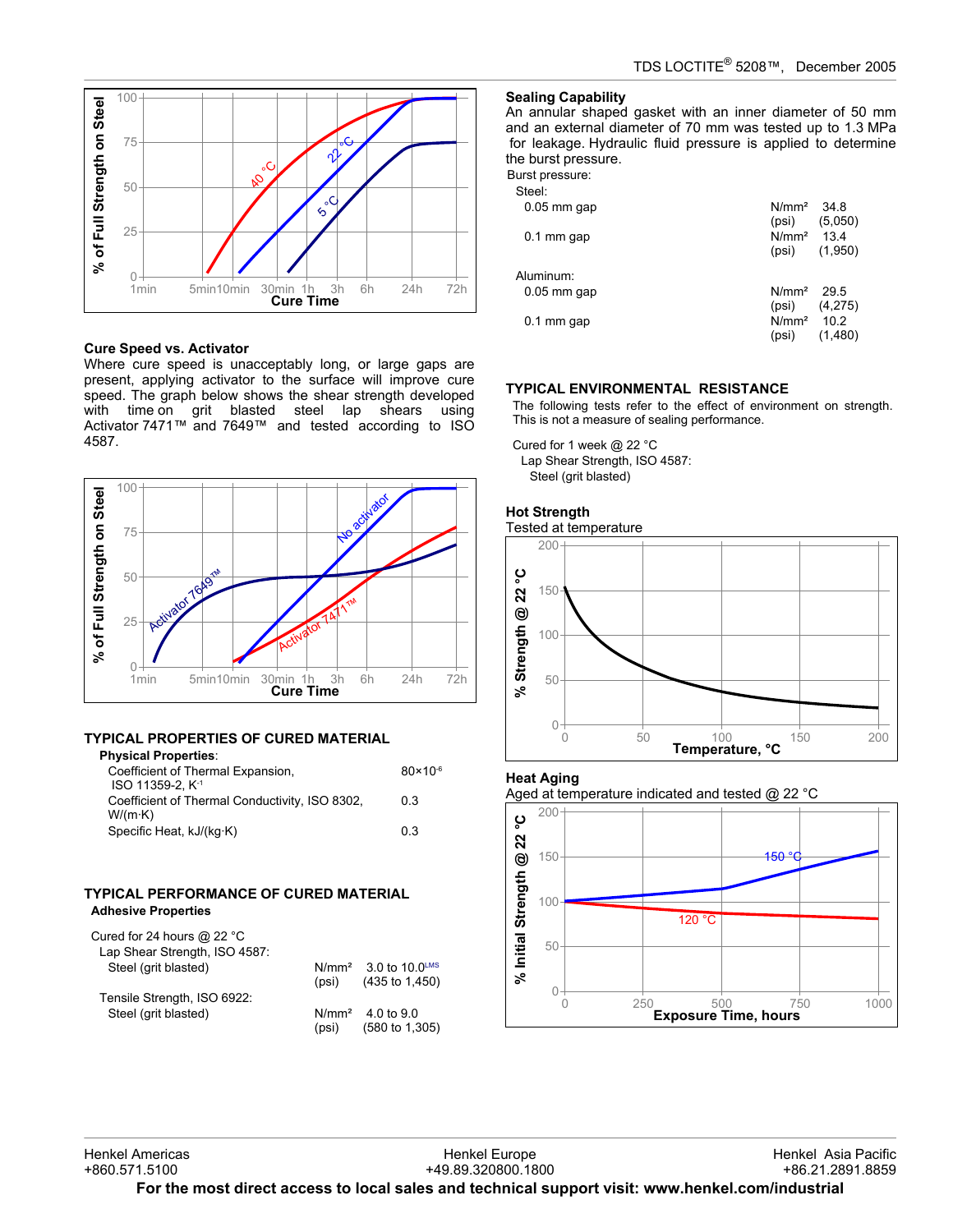## **Chemical/Solvent Resistance** Aged under conditions indicated and tested @ 22 °C

|                    |     | % of initial strength |       |        |  |
|--------------------|-----|-----------------------|-------|--------|--|
| <b>Environment</b> | °C  | 100 h                 | 500 h | 1000 h |  |
| Air                | 22  | 100                   | 100   | 100    |  |
| Motor oil          | 150 | 50                    | 110   | 160    |  |
| Water/glycol 50/50 | 87  | 15                    | 50    | 40     |  |
| Unleaded gasoline  | 22  | 120                   | 110   | 85     |  |
| Auto trans. fluid  | 150 | 40                    | 100   | 140    |  |

## **GENERAL INFORMATION**

**This product is not recommended for use in pure oxygen and/or oxygen rich systems and should not be selected as a sealant for chlorine or other strong oxidizing materials.**

#### **For safe handling information on this product, consult the Safety Data Sheet (SDS).**

Where aqueous washing systems are used to clean the surfaces before bonding, it is important to check for compatibility of the washing solution with the adhesive. In some cases these aqueous washes can affect the cure and performance of the adhesive.

This product is not normally recommended for use on plastics (particularly thermoplastic materials where stress cracking of the plastic could result). Users are recommended to confirm compatibility of the product with such substrates.

## **Directions for use:**

- 1. For best performance bond surfaces should be clean and free from grease.
- 2. The product is designed for close fitting flanged parts.
- 3. Apply manually as a continuous bead or by screen printing to one surface of the flanges.
- 4. Low pressures (<0.05 MPa) may be used when testing to confirm a complete seal immediately after assembly and before curing.
- 5. Flanges should be tightened as soon as possible after assembly to avoid shimming.

## **Loctite Material SpecificationLMS**

LMS dated May 12, 2000. Test reports for each batch are available for the indicated properties. LMS test reports include selected QC test parameters considered appropriate to specifications for customer use. Additionally, comprehensive controls are in place to assure product quality and consistency. Special customer specification requirements may be coordinated through Henkel Quality.

### **Storage**

Store product in the unopened container in a dry location. Storage information may be indicated on the product container labeling.

**Optimal Storage: 8 °C to 21 °C. Storage below 8 °C or greater than 28 °C can adversely affect product properties**. Material removed from containers may be contaminated during use. Do not return product to the original container. Henkel Corporation cannot assume responsibility for product which has been contaminated or stored under conditions other than those previously indicated. If additional information is required, please contact your local Technical Service Center or Customer Service Representative.

# **Conversions**

 $(^{\circ}C$  x 1.8) + 32 =  $^{\circ}F$ kV/mm  $x$  25.4 = V/mil  $mm / 25.4 = inches$  $µm / 25.4 = mli$  $N \times 0.225 = lb$ N/mm  $x$  5.71 = lb/in  $N/mm<sup>2</sup>$  x 145 = psi MPa  $x$  145 = psi  $N·m \times 8.851 = lb·in$  $N·m \times 0.738 = lb·ft$ N·mm  $\times$  0.142 = oz·in  $mPa·s = cP$ 

#### **Note:**

The information provided in this Technical Data Sheet (TDS) including the recommendations for use and application of the product are based on our knowledge and experience of the product as at the date of this TDS. The product can have a variety of different applications as well as differing application and working conditions in your environment that are beyond our control. Henkel is, therefore, not liable for the suitability of our product for the production processes and conditions in respect of which you use them, as well as the intended applications and results. We strongly recommend that you carry out your own prior trials to confirm such suitability of our product.

Any liability in respect of the information in the Technical Data Sheet or any other written or oral recommendation(s) regarding the concerned product is excluded, except if otherwise explicitly agreed and except in relation to death or personal injury caused by our negligence and any liability under any applicable mandatory product liability law.

#### **In case products are delivered by Henkel Belgium NV, Henkel Electronic Materials NV, Henkel Nederland BV, Henkel Technologies France SAS and Henkel France SA please additionally note the following:**

In case Henkel would be nevertheless held liable, on whatever legal ground, Henkel's liability will in no event exceed the amount of the concerned delivery.

#### **In case products are delivered by Henkel Colombiana, S.A.S. the following disclaimer is applicable:**

The information provided in this Technical Data Sheet (TDS) including the recommendations for use and application of the product are based on our knowledge and experience of the product as at the date of this TDS. Henkel is, therefore, not liable for the suitability of our product for the production processes and conditions in respect of which you use them, as well as the intended applications and results. We strongly recommend that you carry out your own prior trials to confirm such suitability of our product.

Any liability in respect of the information in the Technical Data Sheet or any other written or oral recommendation(s) regarding the concerned product is excluded, except if otherwise explicitly agreed and except in relation to death or personal injury caused by our negligence and any liability under any applicable mandatory product liability law.

#### **In case products are delivered by Henkel Corporation, Resin Technology Group, Inc., or Henkel Canada Corporation, the following disclaimer is applicable:**

The data contained herein are furnished for information only and are believed to be reliable. We cannot assume responsibility for the results obtained by others over whose methods we have no control. It is the user's responsibility to determine suitability for the user's purpose of any production methods mentioned herein and to adopt such precautions as may be advisable for the protection of property and of persons against any hazards that may be involved in the handling and use thereof. In light of the foregoing, **Henkel Corporation specifically disclaims all warranties expressed or implied, including warranties of merchantability or fitness for a particular purpose, arising from sale or use of Henkel Corporation's products. Henkel Corporation specifically disclaims any liability for consequential or incidental damages of any kind, including lost profits.** The discussion herein of various processes or compositions is not to be interpreted as representation that they are free from domination of patents owned by others or as a license under any Henkel Corporation patents that may cover such processes or compositions. We recommend that each prospective user test his proposed application before repetitive use, using this data as a guide. This product may be covered by one or more United States or foreign patents or patent applications.